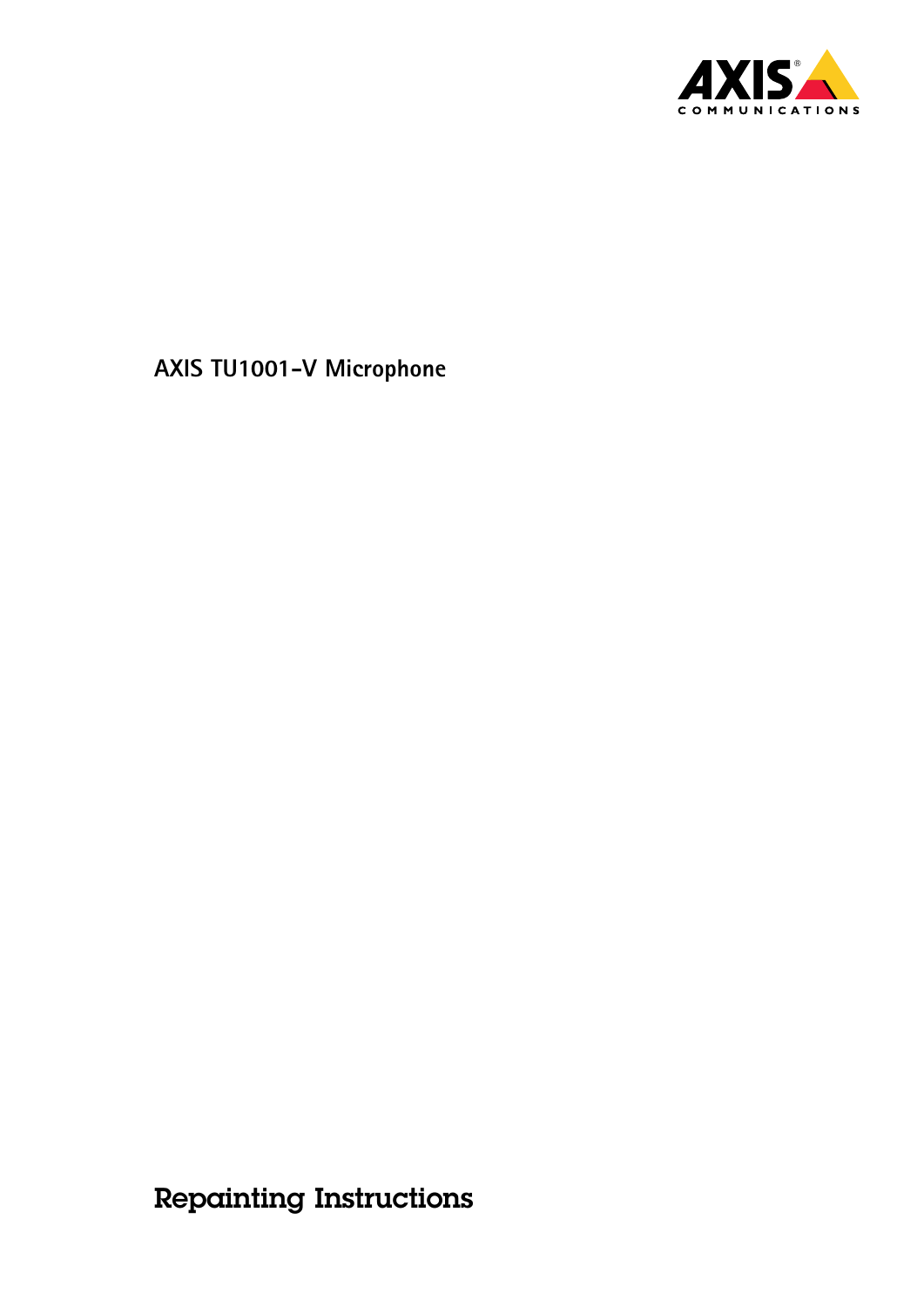## Impact on warranty

### Impact on warranty

This product is approved for repaint by Axis, provided that you follow the instructions in this document and at *[axis.com/warranty-implication-when-repainting](https://www.axis.com/warranty-implication-when-repainting)*.

### **Risks with repainting**

There are several risks when disassembling or assembling an Axis product. There is always <sup>a</sup> certain yield loss during assembly. Training of operators and the use of correct tools mediates some of the problems but they can never be fully avoided. Some of the risks include:

**ESD Damage -** Always handle the product in an ESD safe environment. Even if precautions are taken there is always <sup>a</sup> risk of ESD damage. The damage can remain undetected and cause problems during the lifetime of the equipment.

**Dust contamination -** Opening <sup>a</sup> camera may expose the lens and sensor to dust or paint. Dust will affect the optical performance. Lenses need to be disassembled in <sup>a</sup> dust-free environment, preferably <sup>a</sup> cleanroom.

**Paint overspray -** Masking the different components of the equipment is critical. Failure to mask sensitive areas can cause problems with assembling the equipment. Any areas that are not painted at factory or have <sup>a</sup> different surface treatment than the rest of the parts (threads, ground and electrical contact surfaces) must also be masked to ensure function.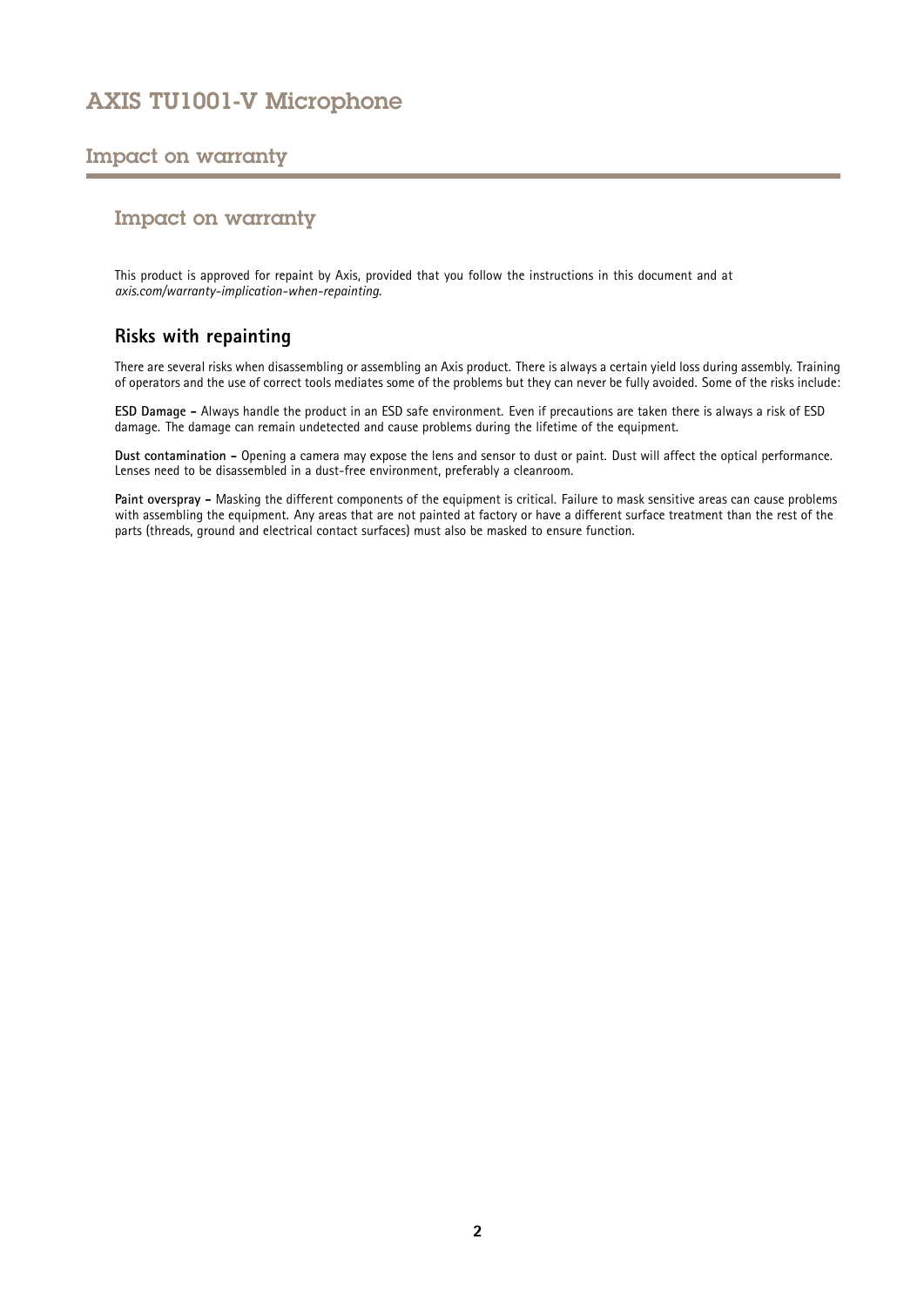## <span id="page-2-0"></span>Repaint the product

## Repaint the product

### **Preparations**

- Mask crucial parts of the product to prevent paint from entering inside.
- • Clean the areas to be repainted from grease, dust and oil, and pretreat the different parts using applicable methods based on the part materials and the type of paint applied at the factory

#### Important

Disassembling the product for repainting purposes means that its ingress protection (IP) rating cannot be guaranteed. Disassembly will result in lapse of warranty.

#### **Masking**



Mask the following parts:

- Microphone holes
- All visible screws and screw holes
- All openings

#### **Pretreatment of parts**

Depending on the part material and type of paint applied at factory, different pretreatment should be done for the new paint to adhere as well as possible. Clean the parts properly to remove oil, grease and dust.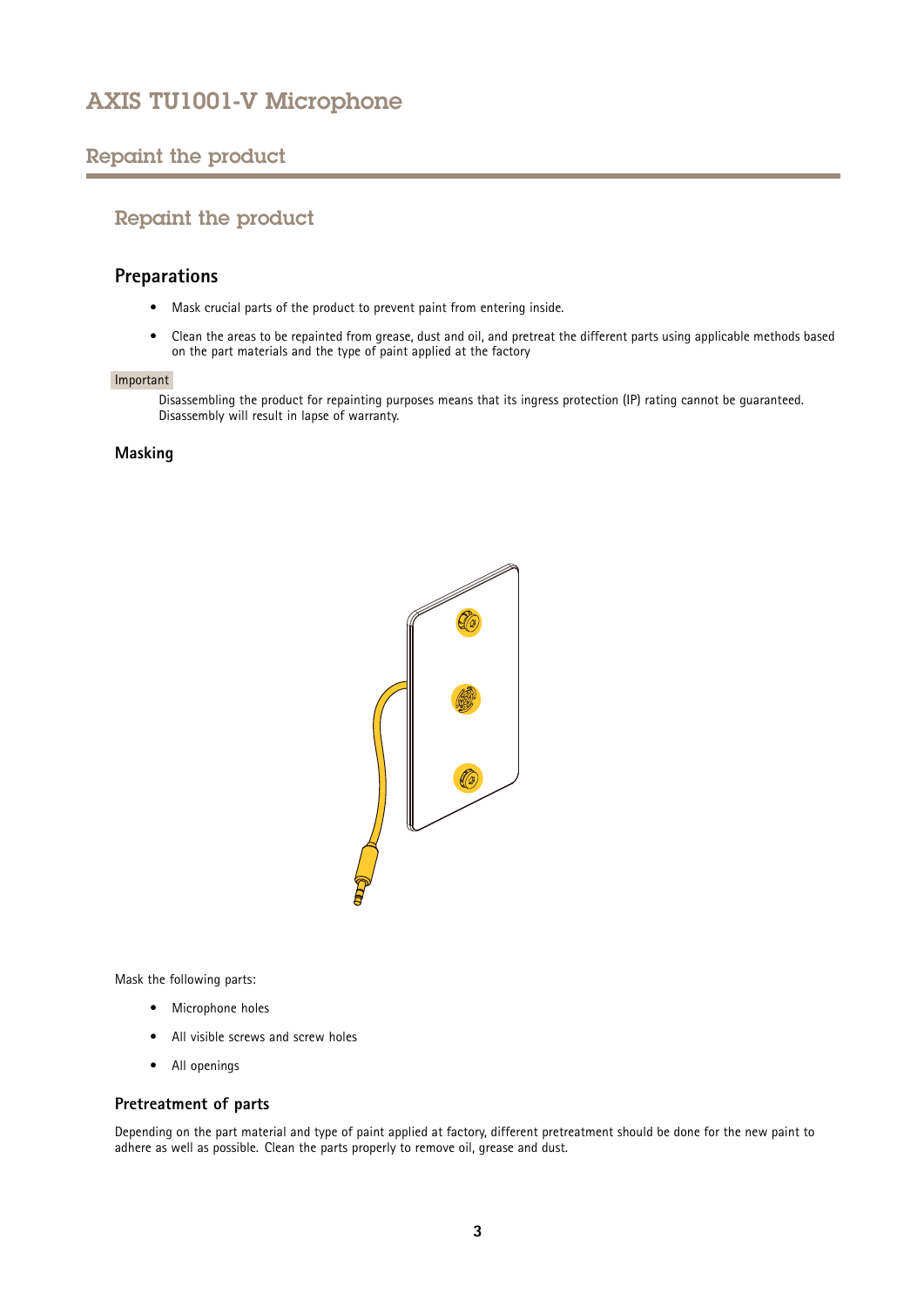## Repaint the product

For more information on the materials used in the product, see its datasheet at *[axis.com](https://www.axis.com)*.

**Powder coated parts -** Use <sup>a</sup> primer. Alternatively, remove the original powder coating down to the base material, using fine sandpaper, and clean the parts before painting.

**Anodised and chromated parts -** Use <sup>a</sup> primer.

**Uncoated stainless steel -** No special pretreatment is needed, but make sure that the surface is clean before painting.

**Plastic -** Use <sup>a</sup> primer.

### **Repainting**



*1 microphone holes*

- 1. Make sure all necessary preparations have been made, see *[Preparations](#page-2-0) on page [3](#page-2-0)* .
- 2. Make sure that masking have been done, see *[Masking](#page-2-0) on page [3](#page-2-0)* .

#### **ACAUTION**

The microphone holes (1 ) must be masked before painting to make sure the paint will not clog the holes. If paint clogs , the microphone will not register any sound.

- 3. Apply <sup>a</sup> thin and even layer of spray paint according to the instructions of the paint manufacturer.
- 4. Let the paint dry.
- 5. To get <sup>a</sup> better coverage and clearer color, apply <sup>a</sup> second layer of spray paint.
- 6. Wait till the paint is dry.